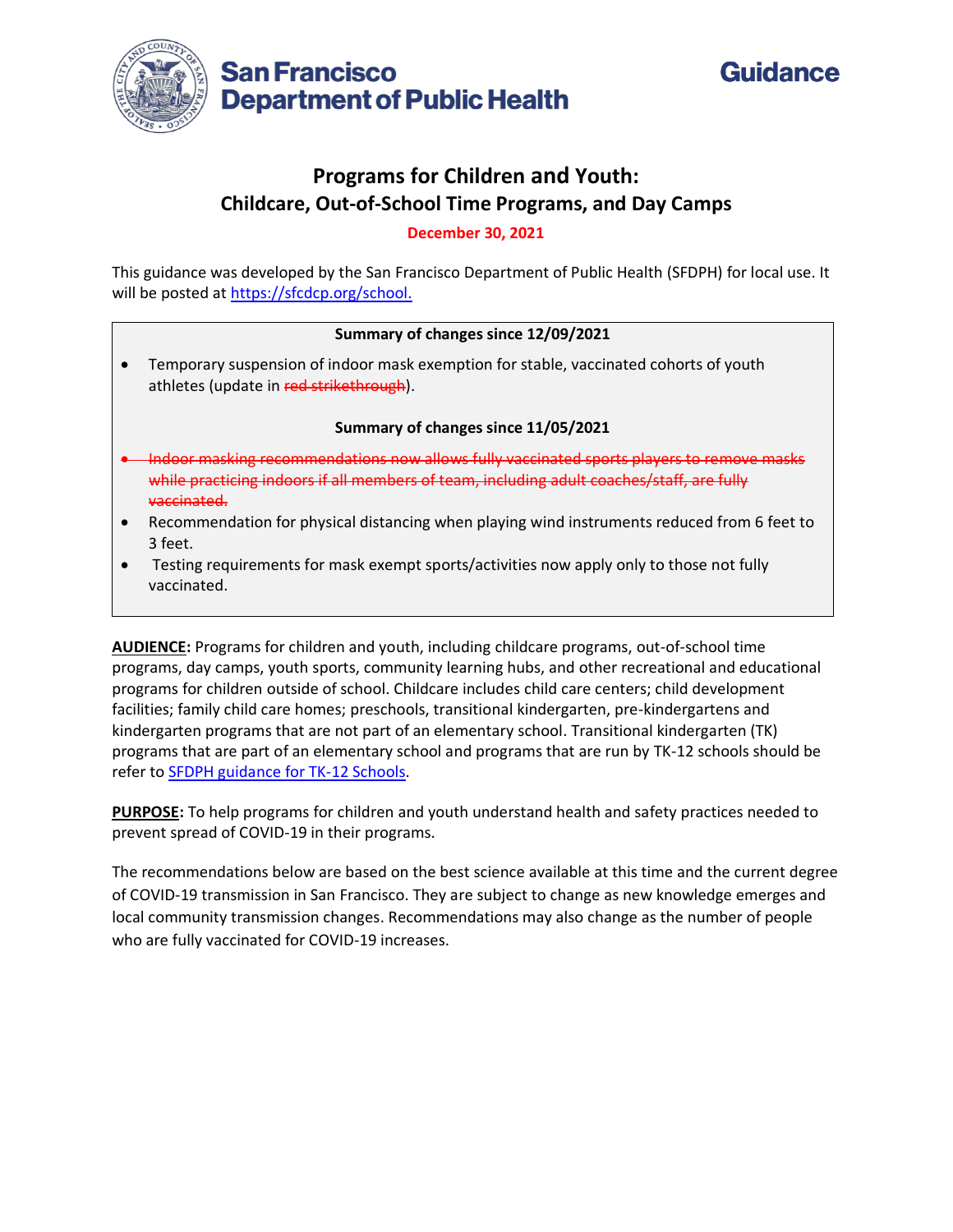# Contents

| Cleaning and disinfection: Follow pre-COVID protocols unless there's a COVID-19 case. 9 |  |
|-----------------------------------------------------------------------------------------|--|
|                                                                                         |  |
|                                                                                         |  |
|                                                                                         |  |
| When someone reports a positive test, symptoms, or exposure to COVID-19. 14             |  |
|                                                                                         |  |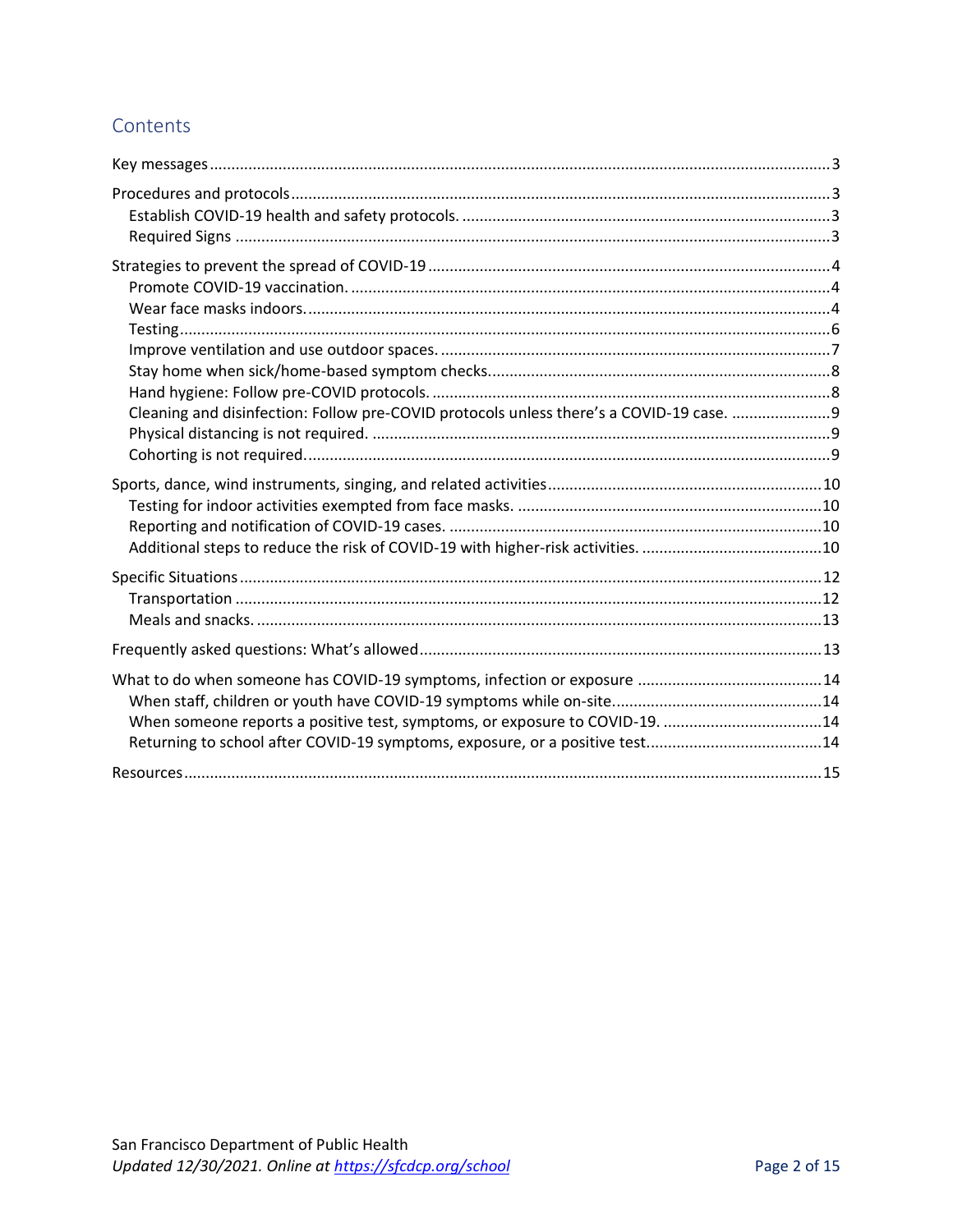# Key messages

**COVID-19 vaccination of staff, eligible children, and family members** is one of the most effective ways to decrease the risk of COVID-19 in programs for children and youth. Vaccinated adults and youth also help provide protection to younger children who are not yet eligible for vaccination.

### Procedures and protocols

### Establish COVID-19 health and safety protocols.

- **Designate a COVID-19 liaison** to be the single point of contact at each site for questions, concerns, or exposures. This person will also serve as a liaison to the SFDPH.
- **Create a plan** describing what your program will do to follow the requirements in this guidance and in any relevant Health Directives or Orders, including Health Directive No. 2020-14, for programs for children and youth, a[t https://www.sfdph.org/dph/alerts/coronavirus-health](https://www.sfdph.org/dph/alerts/coronavirus-health-directives.asp)[directives.asp](https://www.sfdph.org/dph/alerts/coronavirus-health-directives.asp)
	- o Update your plan regularly to reflect changes in COVID-19 guidance and local transmission.
	- o Share your plan with staff, families, and other members of your community.
- **Establish written protocols** for what your school or program will do if someone in the program is exposed to COVID-19, has symptoms of COVID-19 or tests positive for COVID-19. See [SFDPH's](https://www.sfdph.org/dph/covid-19/schools-isolation-and-quarantine.asp)  [Guide to COVID-19 Infections, Symptoms and Exposures at Schools and Programs for Children.](https://www.sfdph.org/dph/covid-19/schools-isolation-and-quarantine.asp)
- Employers must follow Cal/OSHA COVID-19 Prevention Emergency Temporary Standards, at <https://www.dir.ca.gov/dosh/coronavirus/ETS.html>
- Licensed childcare providers must also follow requirements in CDSS and CCLD provider information notices.
- Do not exclude children and youth because of medical conditions that may increase their risk of severe COVID-19. Let the child's medical team and family decide if it's safe for them to attend.

### Required Signs

Programs must post the following signs:

- **[Best practices for COVID-19 prevention](https://sf.gov/sites/default/files/2021-08/BestPractices-8.5x11-green-060921_0.pdf)** Post at all public entrances.
- **[Get Vaccinated, SF!](https://sf.gov/sites/default/files/2021-06/GetVaccinated-white-8.5x11-060821.pdf)** Post in staff break rooms and other staff areas.

These signs are available in different sizes and colors a[t sf.gov/outreach-toolkit-coronavirus-covid-19.](https://sf.gov/outreach-toolkit-coronavirus-covid-19) The toolkit also has a variety of signs, posters and fact sheets on COVID-19.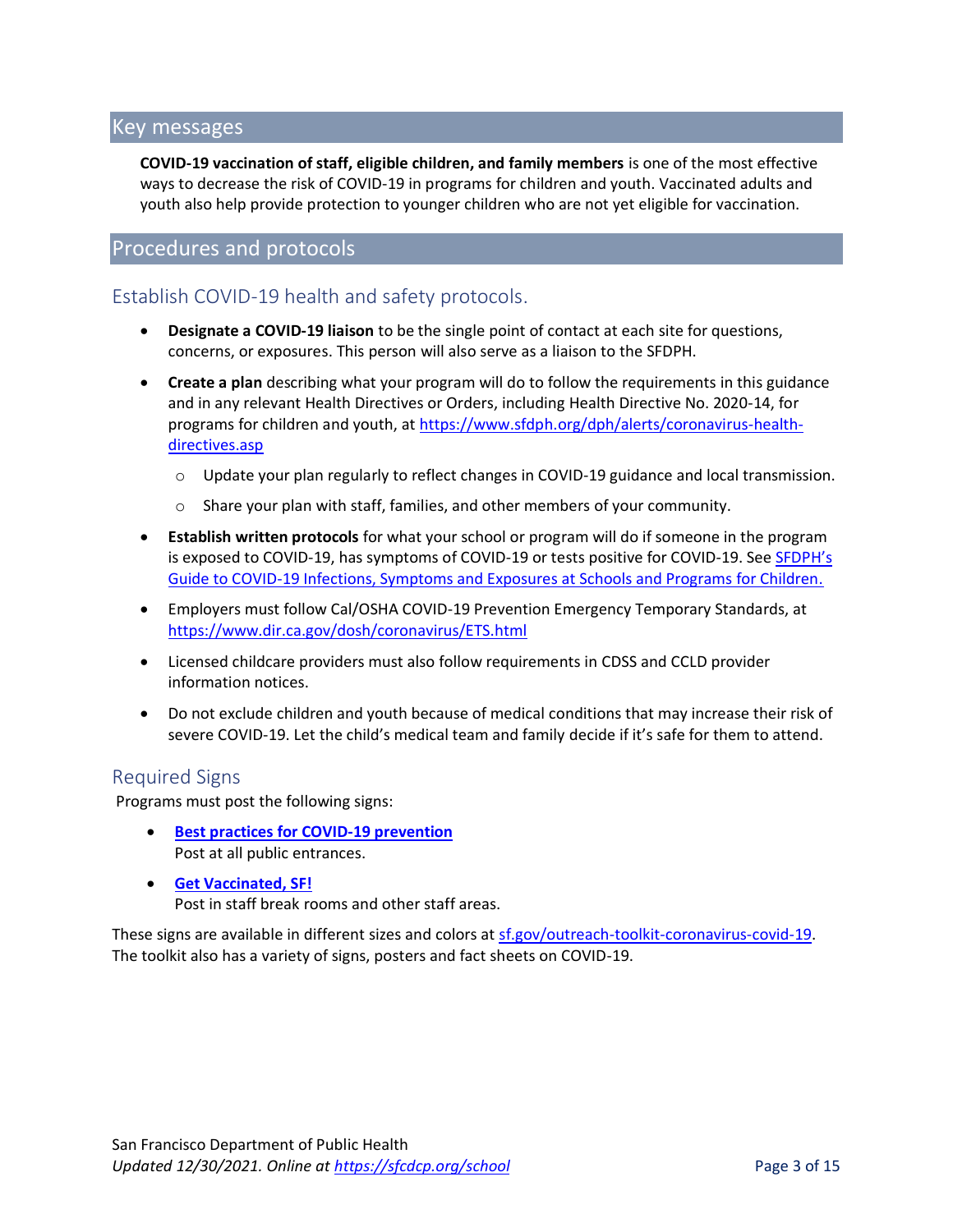# Strategies to prevent the spread of COVID-19

### Promote COVID-19 vaccination.

- Encourage COVID-19 vaccination for staff, volunteers, children old enough to be vaccinated, and family members.
- **Limit non-essential visitors who are not fully vaccinated,** including volunteers and activities involving external groups.

What does it mean to be fully vaccinated for COVID-19?

A person is fully vaccinated if it's been at least 2 weeks since they got the 2nd dose of the Pfizer-BioNTech or Moderna COVID-19 vaccine, or one dose of the Johnson & Johnson vaccine.

### Wear face masks indoors.

*Face masks can keep infection from spreading, by trapping respiratory droplets before they can travel through the air. They are an essential prevention strategy in indoor spaces.*

- Face masks are required indoors for everyone 24 months and older, even if they have been fully vaccinated for COVID-19. Develop protocols to enforce mask requirements. **Staff and volunteers must wear a face mask even when children and youth are not present.**
- Masks must be well-fitted and cover the mouth and nose. Scarves and other loose face coverings are not allowed. Face masks must not have an exhalation valve.
- Keep a supply of face masks for people who forget to bring their own.
- Face masks are not required outdoors. They are recommended outdoors when distancing between people in different households is not possible, for example, for athletes on the sidelines during games or spectators in the stands.
	- o Make sure that children wearing face masks do not overheat in hot weather.

#### Exemptions to face masks.

- Children under 24 months old must not wear face masks, due to the risk of suffocation.
- People who are unconscious, asleep, or unable to remove a face mask independently.
- While participating in the following activities:
	- $\circ$  Water sports, such as swimming, water polo, or diving, while participants are in the water. Participants must wear face masks when not in the water.
	- $\circ$  Wrestling or certain martial arts if masks cannot be worn during matches. Participants must wear masks when not actively engaged in a match.
	- $\circ$  Competitive cheer or gymnastics during activities like tumbling or flying, where a mask might obstruct vision. Participants must wear face masks at other times.
	- $\circ$  For wind instruments (woodwind, brass), bell covers may be used with or without modified face masks (slit masks with an opening for the mouthpiece). Whenever possible, it is recommended to maintain at least 3 feet distance between musicians.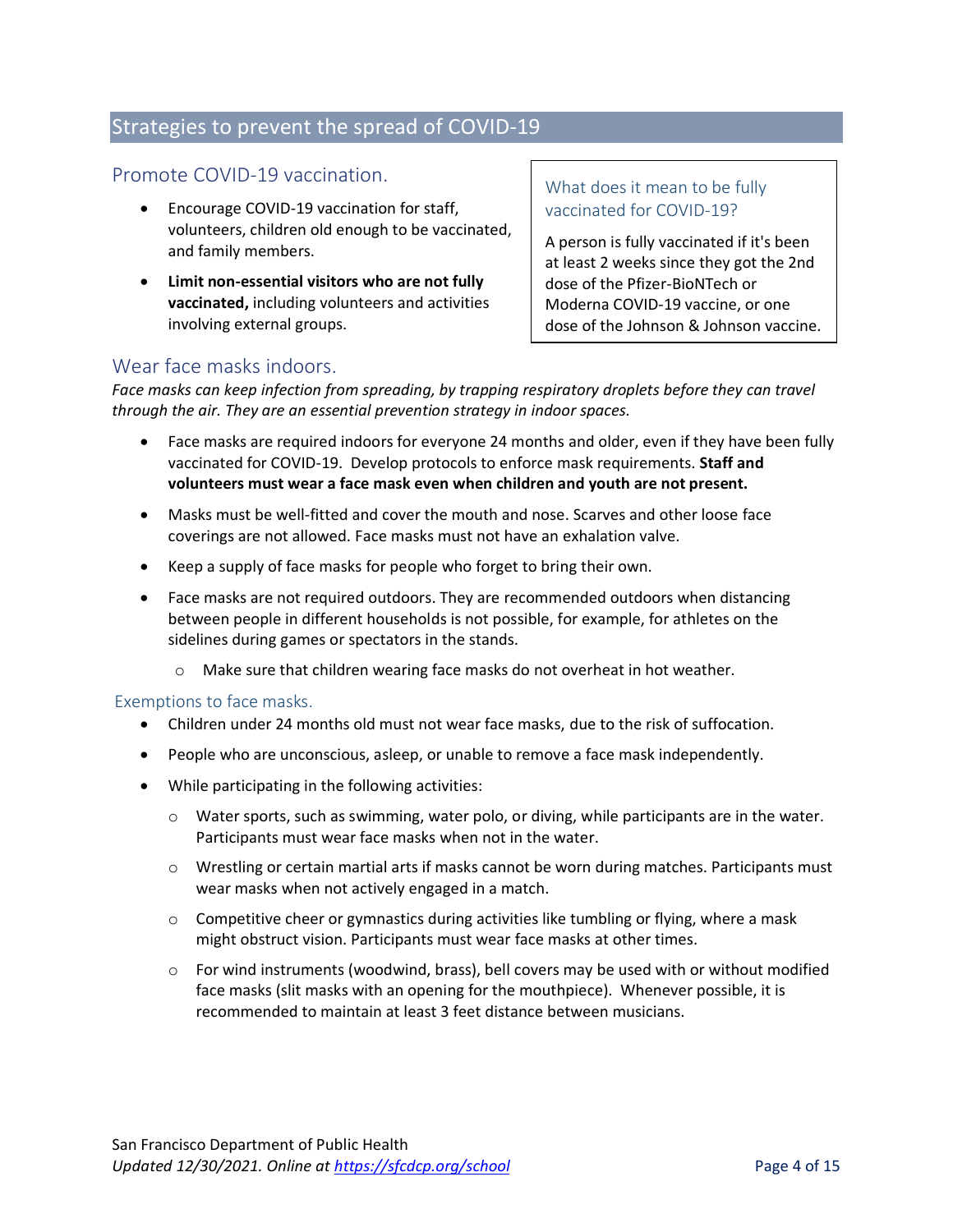- For all other indoor sports not mentioned above, **fully vaccinated individuals** may also remove their masks during practice if:
	- $\Theta$  All members of the team or class (including coaches, assistants and other staff) are fully vaccinated AND
	- $\Theta$  There are no members of the group unvaccinated due to medical or religious exemption AND
	- $\odot$  The group is a stable cohort of individuals who meet regularly over the course of a season (this does not include single day events/programs or tryouts) AND
	- o There are no guests, spectators, or other users in the space at the practice or class.
	- Masks must be worn during competitions with other teams or groups.
	- $\Theta$  If there are any members of the team or class that are unvaccinated, everyone must wear masks at all times.
	- o Vaccination statuses of all individuals must be verified, recorded, and made available to SFDPH upon request.
- Medical exemptions to face masks require a note or other documentation from a physician, nurse practitioner, or other licensed medical professional practicing under the license of a physician. Self-attestation and parental attestation for mask exemptions are not allowed.
- Persons with medical exemptions to face masks must wear a face shield with a drape on the bottom, or other non-restrictive alternative, if their condition permits it.
- In limited situations where a face mask cannot be used for pedagogical or developmental reasons (e.g., communicating with young children or those with special needs), a face shield with a drape can be used instead of a face mask, if the wearer maintains physical distance from others. A face mask must be worn at other times.

For more information on exemptions to face masks, see [CDPH Face Mask guidance,](https://www.cdph.ca.gov/Programs/CID/DCDC/Pages/COVID-19/guidance-for-face-coverings.aspx) [CDPH Face Masks](https://www.cdph.ca.gov/Programs/CID/DCDC/Pages/COVID-19/Face-Coverings-QA.aspx)  [Questions and Answers,](https://www.cdph.ca.gov/Programs/CID/DCDC/Pages/COVID-19/Face-Coverings-QA.aspx) [CDPH TK-12 guidance,](https://www.cdph.ca.gov/Programs/CID/DCDC/Pages/COVID-19/K-12-Guidance-2021-22-School-Year.aspx) [CDPH Schools Questions and Answers](https://www.cdph.ca.gov/Programs/CID/DCDC/Pages/COVID-19/Schools-FAQ.aspx) and [San Francisco](https://www.sfdph.org/dph/alerts/coronavirus-healthorders.asp)  [Health Order C19-07.](https://www.sfdph.org/dph/alerts/coronavirus-healthorders.asp)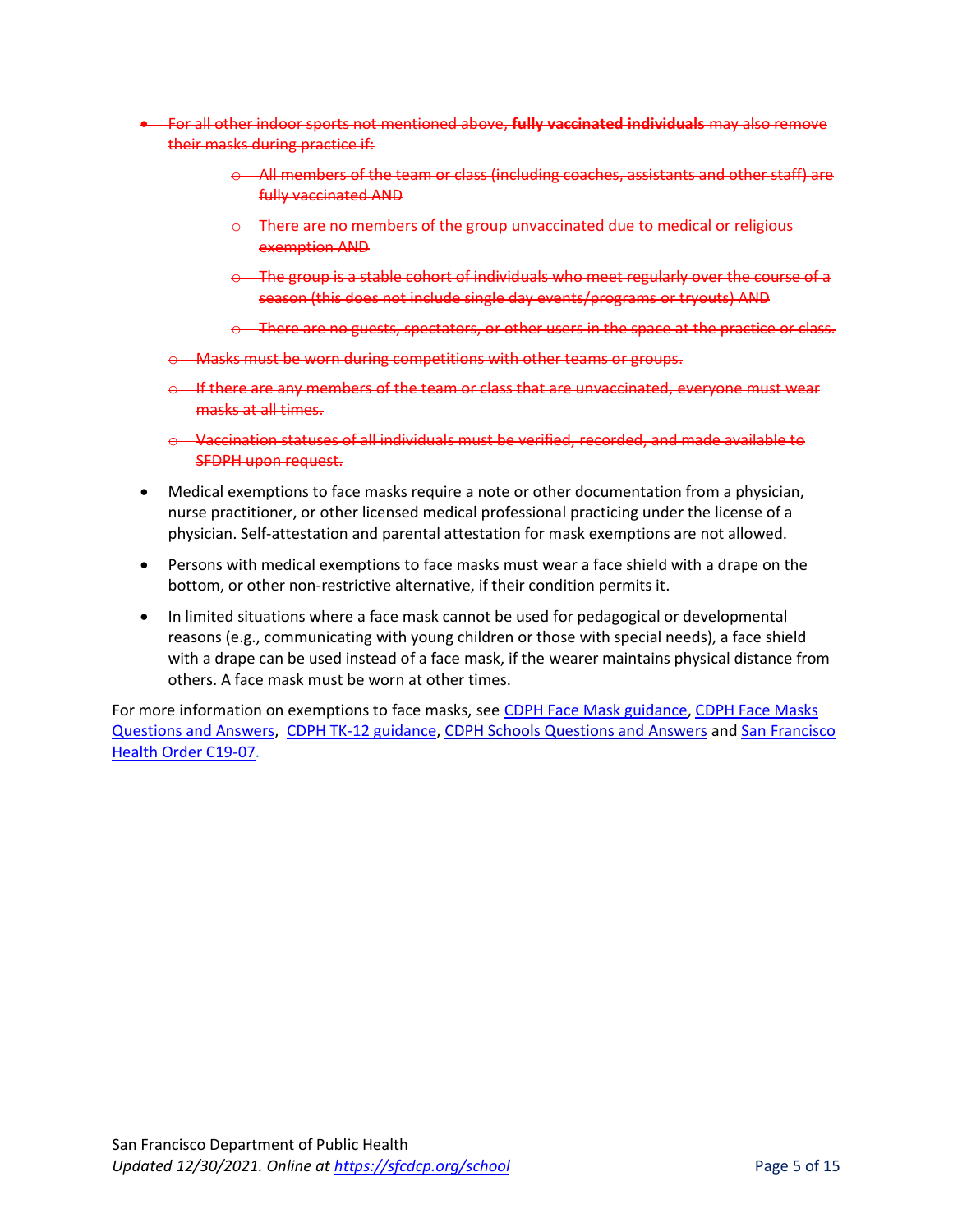# **Testing**

*Testing is most useful when people are more likely to be infected, for example, after close contact to someone with COVID-19, with higher-risk activities like indoor sports, and when community levels of COVID-19 are high. Testing is less useful when the chance of infection is low, for example, for people who are fully vaccinated for COVID-19, with low-risk activities like classroom-based activities, and when community levels of COVID-19 are low.* 

- SFDPH **requires** testing of participants and personnel **not fully vaccinated** for COVID-19 in **highcontact indoor sports with mask exemptions in all locations.** These sports are: water polo, wrestling, and certain martial arts with sparring. See mask exemptions.
	- $\circ$  Testing must be weekly with PCR, other nucleic acid amplification test (NAAT), or an antigen test.
	- o If participants decline testing, they may not participate in the sport.
	- $\circ$  Unvaccinated personnel must either sign a release of information for test results to be shared with the school or program, or commit to notifying the school or program within 1 hour of a positive or inconclusive result, and within 24 hours of a negative result.
- CDPH also **recommends** for school sites, weekly testing of children and youth in indoor activities where masks cannot be worn, regardless of vaccination status. This recommendation applies to all programs and activities that take place at a school site, even if the activity is not supervised or operated by the school**.** For more information, see [CDPH K-12 Schools Guidance.](https://www.cdph.ca.gov/Programs/CID/DCDC/Pages/COVID-19/Schools-FAQ.aspx) Schools and programs for children and youth must comply with testing requirements for indoor activities with mask exemptions no later than **September 27, 2021.**

| <b>Activity</b>                                                                                                                                                                                                         | Not school-<br>affiliated                                                                                                                                | At a school site or<br>supervised/organized by a<br>school<br>(even if not during school hours)                                                 |
|-------------------------------------------------------------------------------------------------------------------------------------------------------------------------------------------------------------------------|----------------------------------------------------------------------------------------------------------------------------------------------------------|-------------------------------------------------------------------------------------------------------------------------------------------------|
| Indoor low- or moderate-<br>contact:<br>Swimming and diving;<br>Competitive cheer or<br>$\bullet$<br>gymnastics if unmasked;<br>Wind instruments if no slit<br>$\bullet$<br>mask/bell covers and 3-<br>foot distancing. | Not required                                                                                                                                             | All participants, staff, and<br>volunteers who are not yet fully<br>vaccinated must be tested at<br>least once a week (PCR/NAAT or<br>antigen). |
| Indoor high contact:<br>Water polo;<br>Wrestling, if unmasked;<br>Certain martial arts with<br>sparring, if unmasked.                                                                                                   | All participants,<br>staff, and<br>volunteers who are<br>not yet fully<br>vaccinated must be<br>tested at least once<br>a week (PCR/NAAT<br>or antigen). | All participants, staff, and<br>volunteers who are not yet fully<br>vaccinated must be tested at<br>least once a week (PCR/NAAT or<br>antigen). |

### **Summary chart of combined testing requirements for activities with mask exemptions**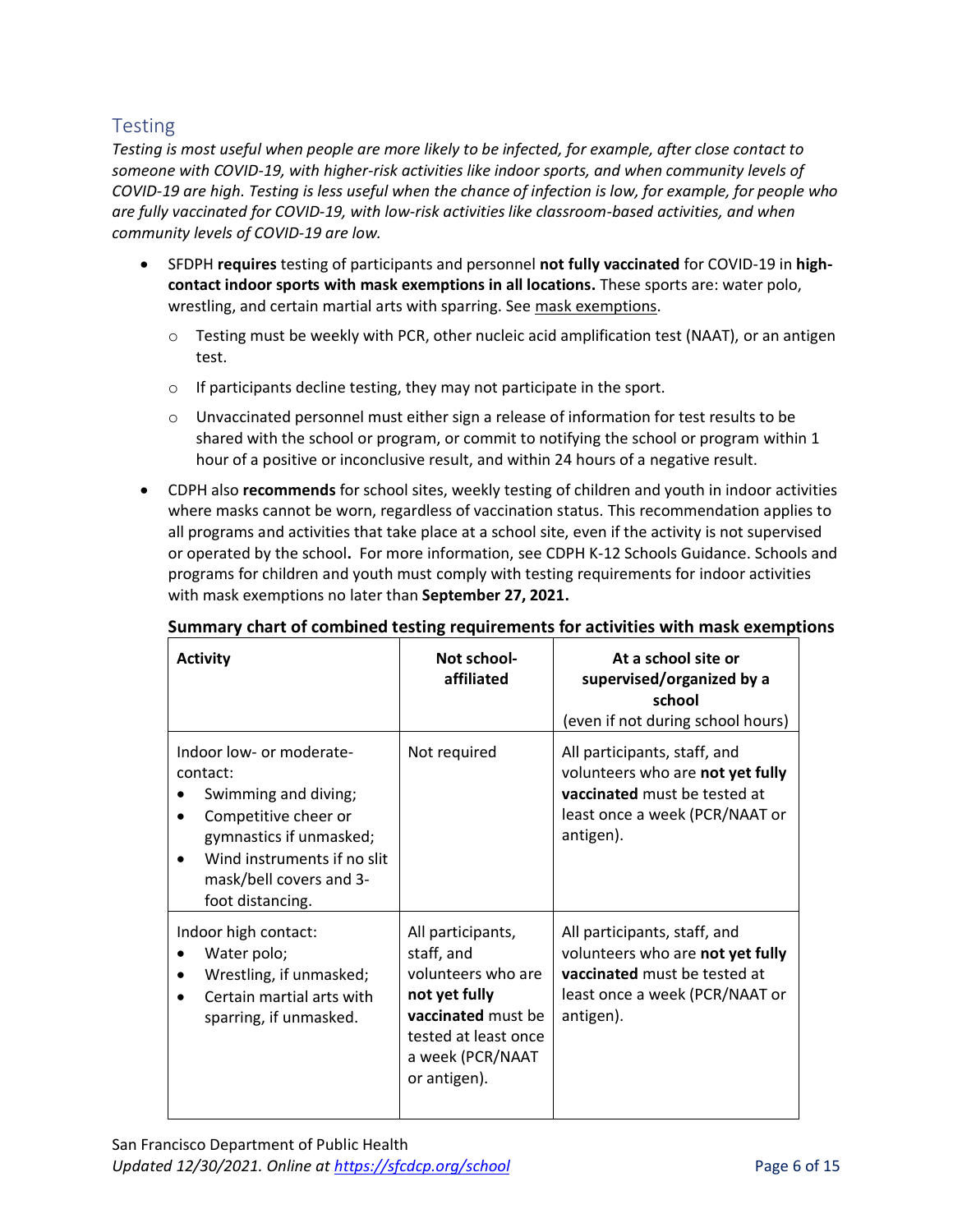### Improve ventilation and use outdoor spaces.

*Increasing outdoor air circulation lowers the risk of infection by "diluting" any infectious respiratory droplets with outdoor air. Being outside is even lower risk.*

#### Outdoor spaces

- Do as many activities outside as possible, especially snacks/meals and exercise.
- Outdoor structures should comply with SFDPH ventilation guidelines for outdoor structures, at [https://www.sfdph.org/dph/files/ig/Guidance-Shared-Outdoor-Spaces.pdf.](https://www.sfdph.org/dph/files/ig/Guidance-Shared-Outdoor-Spaces.pdf)

#### Indoor spaces

*Good ventilation decreases the number of respiratory droplets in the air by replacing indoor air with fresh air and/or filtering droplets out of the air. It is another important measure to prevent COVID-19.* 

**During wildfires or other times when air quality is poor, prioritize maintaining healthy air quality indoors. Your program may remain open even if you need to close your windows or decrease outdoor air intake** by your ventilation system during these times. Continue other precautions, especially wearing masks. Portable air cleaners (HEPA filters) can be helpful.

Review [CDPH Ventilation Guidance.](https://www.cdph.ca.gov/Programs/CID/DCDC/Pages/COVID-19/Interim-Guidance-for-Ventilation-Filtration-and-Air-Quality-in-Indoor-Environments.aspx) General recommendations include:

• Open windows to increase natural ventilation with outdoor air when health and safety allow. Consider leaving room doors slightly open to promote flow of outdoor air through the room.



- If open windows pose a risk of falls for children, use window locks to keep windows from opening more than 4 inches, or other safety devices to prevent falls.
- Do not prop or wedge open fire doors. Continue to follow fire and building safety requirements.
- If your building has an HVAC system (also called mechanical ventilation, forced air, or central air),
	- o Have a professional check your HVAC system to make sure that it's working properly.
	- o Open outdoor air dampers and close recirculation dampers ("economizers"). This will maximize the amount of outdoor air that the HVAC system takes in and minimize the amount of indoor air that is recirculated.
	- $\circ$  If you can use higher-efficiency air filters without reducing airflow or damaging your HVAC system, use air filters rated MERV13 or better.
	- o Disable "demand-control ventilation controls" so fans keep running even when a room doesn't need to be heated or cooled.
	- $\circ$  If your HVAC system has a timer, set it to run at least 1-2 hours before the building opens until 2-3 hours after everyone has left the building, including custodial staff.
- Consider portable air cleaners ("HEPA filters").
- If your program uses fans, adjust the direction of fans so that air does not blow from one person's space to another's space.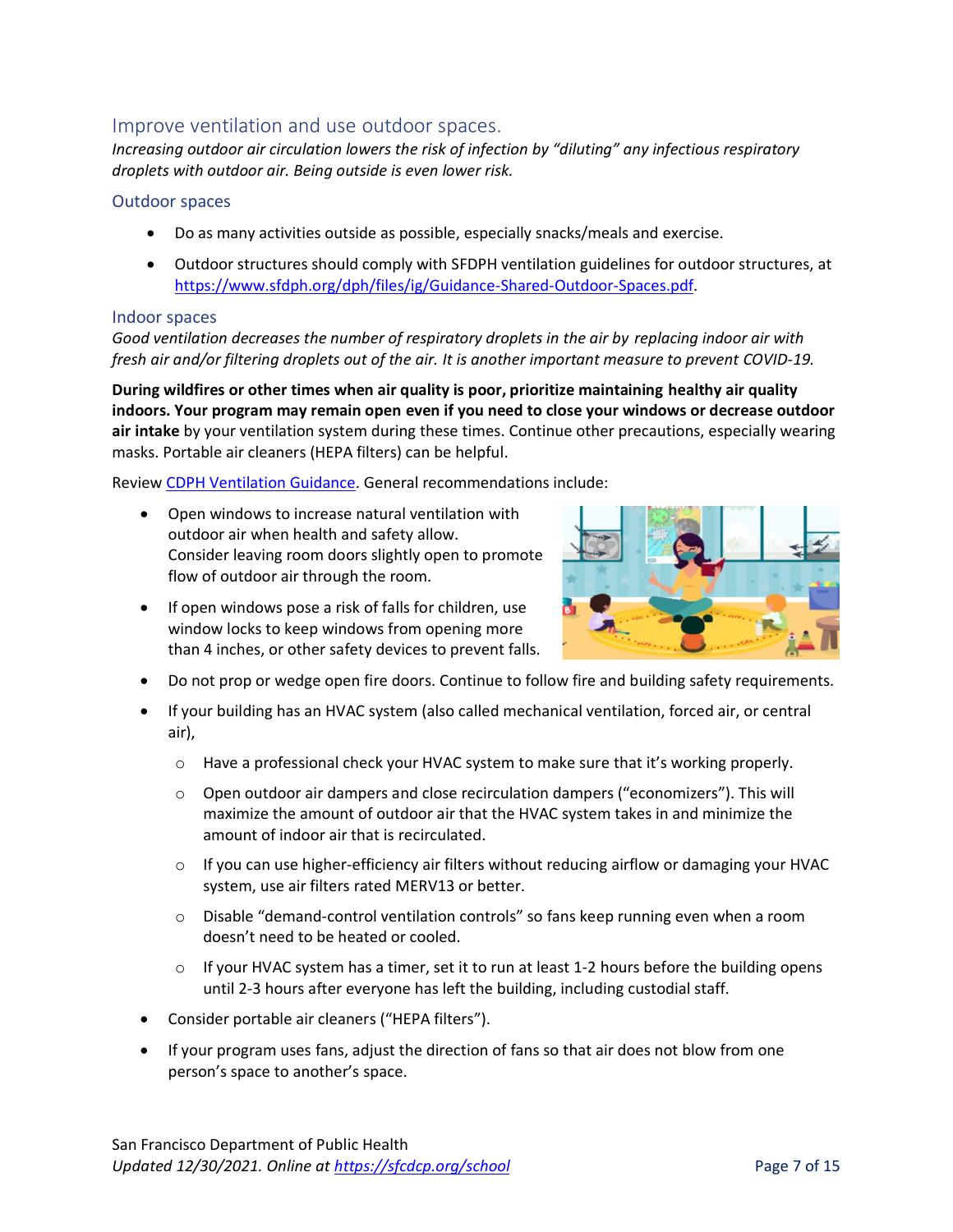For more information, see:

- <https://www.cdc.gov/coronavirus/2019-ncov/community/schools-childcare/ventilation.html>
- [https://www.cdph.ca.gov/Programs/CID/DCDC/Pages/COVID-19/Interim-Guidance-for-](https://www.cdph.ca.gov/Programs/CID/DCDC/Pages/COVID-19/Interim-Guidance-for-Ventilation-Filtration-and-Air-Quality-in-Indoor-Environments.aspx)[Ventilation-Filtration-and-Air-Quality-in-Indoor-Environments.aspx](https://www.cdph.ca.gov/Programs/CID/DCDC/Pages/COVID-19/Interim-Guidance-for-Ventilation-Filtration-and-Air-Quality-in-Indoor-Environments.aspx)

#### Stay home when sick/home-based symptom checks.

*Asking people about symptoms after they arrive is not very effective in keeping COVID-19 out of programs. It is more important to tell people to stay home if they are sick.* 

Make sure that staff, volunteers, and families of children know the symptoms of COVID-19. Tell people to stay home when sick.

• Give a list of COVID-19 symptoms to staff, volunteers and families of children. Make sure they know to stay home if they have symptoms. **Schools and programs do not have to confirm that people have reviewed the form each day or collect responses to the questions.**

SFDPH has created a sample handout for families, [For Parents and Guardians: COVID-19 Symptom and Exposure Check,](https://www.sfdph.org/dph/files/ig/Parent-Guardian-Health-Check-Handout.pdf) a[t sfcdcp.org/school](https://sfcdcp.org/school)

- Encourage family members of children and staff to get tested promptly if they have symptoms of COVID-19. This will lower the risk of infection spreading to people in your school or program.
- SFDPH does not recommend temperature checks.

Encourage staff, children and youth who are not fully vaccinated for COVID-19 to [quarantine and](https://www.cdc.gov/coronavirus/2019-ncov/travelers/travel-during-covid19.html)  [test after travel,](https://www.cdc.gov/coronavirus/2019-ncov/travelers/travel-during-covid19.html) as recommended by the CDC.

- SFDPH recommends, but does not require, staff and students to follow CDC recommendations for travel at<https://www.cdc.gov/coronavirus/2019-ncov/travelers/travel-during-covid19.html>
- Programs can require staff and students who are not fully vaccinated for COVID-19 to wait for the end of the CDC-recommended quarantine period before returning to the program after travel.

### Hand hygiene: Follow pre-COVID protocols.

*Routine disinfection to prevent COVID-19 is no longer recommended for programs for children and youth. Surfaces are not a significant route of transmission.*

- Follow pre-COVID-19 universal health precautions for handwashing. More frequent handwashing for COVID-19 is not required. [https://cchp.ucsf.edu/sites/g/files/tkssra181/f/standardprecen020305\\_adr.pdf](https://cchp.ucsf.edu/sites/g/files/tkssra181/f/standardprecen020305_adr.pdf)
- Handwashing with soap is more effective than hand sanitizer. Hand sanitizer is optional, if people can easily wash their hands with soap and water at a sink.
- Keep hand sanitizer out of the reach of young children and supervise use.
	- o The California Department of Public Health (CDPH) does not recommend hand sanitizer for children under 24 months old.
	- o Call Poison Control at 1-800--222--1222 if hand sanitizer is consumed.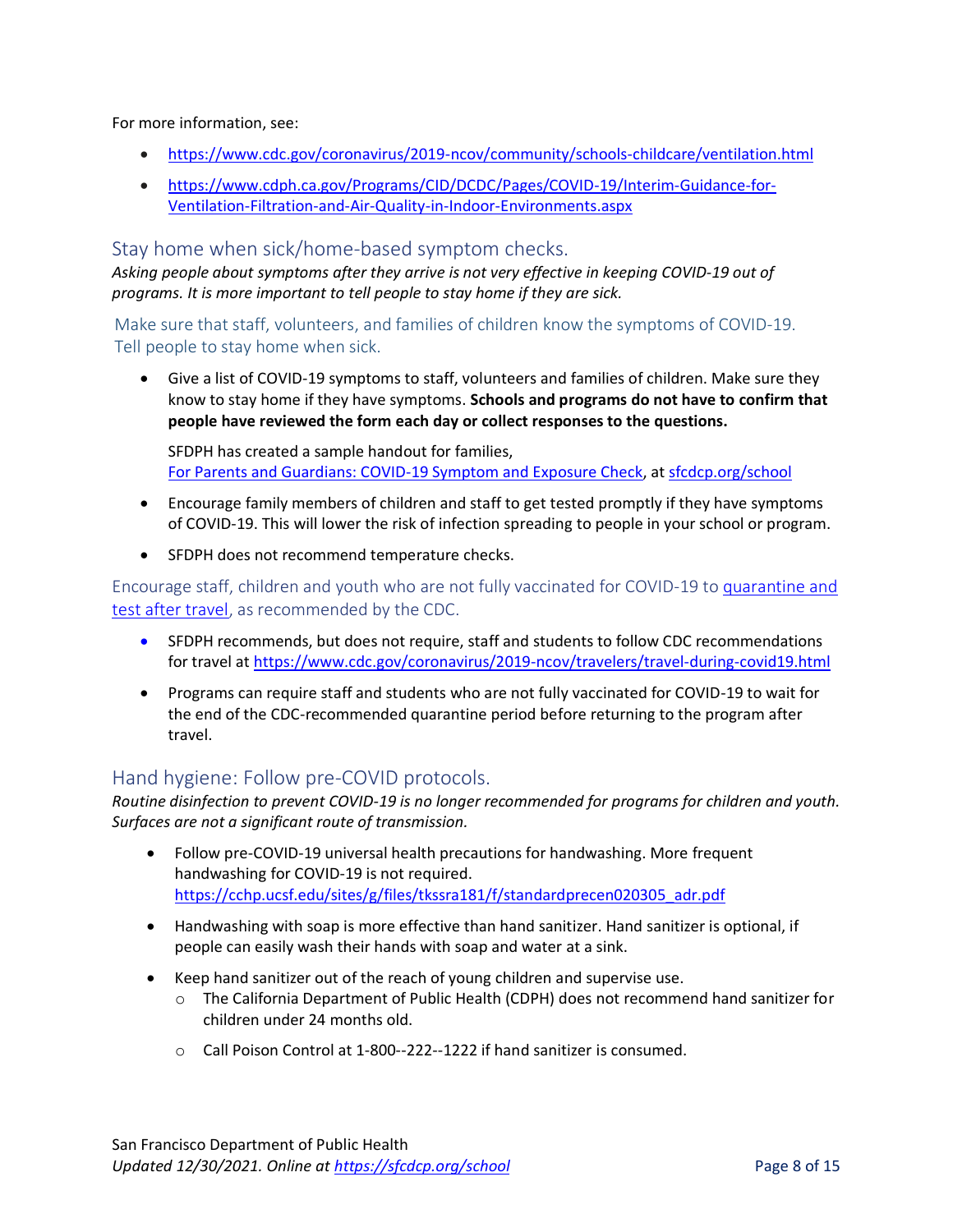# Cleaning and disinfection: Follow pre-COVID protocols unless there's a COVID-19 case.

*Routine disinfection to prevent COVID-19 is no longer recommended for programs for children and youth. Contaminated surfaces are not thought to be a significant route of transmission.*

- Clean frequently touched surfaces daily.
- Paper-based materials like books and magazines do not need cleaning between uses.
- Outdoor playgrounds do not need cleaning and disinfection between groups.

Additional disinfection is recommended only if a person with COVID-19 was present within the last 24 hours; clean AND disinfect spaces occupied by that person during that time. For more information, see <https://www.cdc.gov/coronavirus/2019-ncov/community/disinfecting-building-facility.html>

### Physical distancing is not required.

*Physical distancing decreases the risk of COVID--19 from respiratory droplets. Physical distancing is less important when people wear face masks, vaccination rates are high, and spread of COVID-19 is low.*

**Physical distancing is no longer required except for wind instruments indoors** (unless students are tested weekly)**.** SFDPH does not recommend physical distancing if it will limit full enrollment. Programs that opt to use physical distancing to further reduce COVID-19 risk should:

- Prioritize full enrollment over physical distancing.
- Balance distancing between younger children with the developmental and socio-emotional needs of this age group.
- Consider strategic use of physical distancing for higher-risk activities, rather than distancing throughout the day, for example:
	- o During dance, exercise or singing.
	- o When unvaccinated children are not wearing masks, for example, during meals and naps.
	- o Having children lie head-to-toe during naptime (see diagram).
- In many cases, moving higher-risk activities outside will reduce COVID-19 risk more than physical distancing indoors.



### Cohorting is not required.

*A cohort is a small, stable group with the same staff and children each day. Keeping people in cohorts lowers their exposure risk by limiting the number of people they interact with. It is less important when community transmission is low.*

SFDPH does not recommend cohorting if it will limit full enrollment. Programs should prioritize full enrollment over strict cohorting.

- Staff and volunteers may work with more than one group.
- Children may participate in more than one group each day.
	- $\circ$  For example, a child can be with a regular group for most of the day, also attend a cooking elective and choose between arts and crafts, dance or sports activities in the afternoon.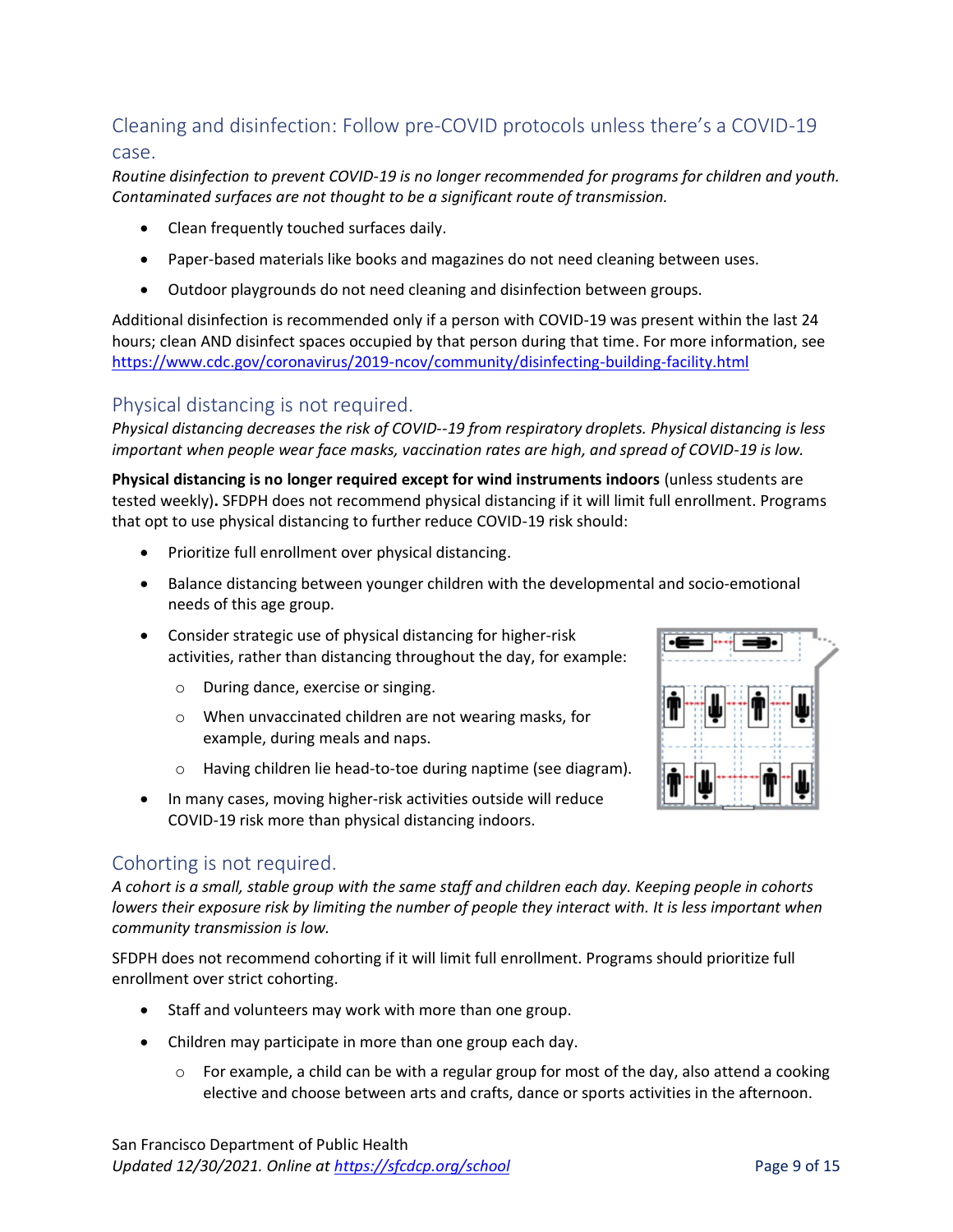- Single-day programs and drop-in programs are allowed. Programs can add new children and youth at any time.
- There is no maximum group size.
- Programs may consider assigned seating, documenting who sits next to each other during meals and snacks, and other ways of tracking who is within 6 feet of others each day.

### Sports, dance, wind instruments, singing, and related activities

*Sports, dance and activities involving singing, chanting, shouting, and playing wind instruments are higher risk for COVID-19 because people breathe more air and breathe out more forcefully when doing these activities. The risk is much higher indoors than outdoors, and higher without face masks.*

- These activities are allowed outdoors.
- Face masks must be worn indoors, except for the activities and scenarios specified under mask exemptions above.

### Testing for indoor activities exempted from face masks.

- Indoor activities that are exempted from the masking requirement are allowed indoors, but may require regular COVID-19 testing (See Testing).
- Wind instruments can be played indoors with one of the following:
	- o Bell covers AND 3-foot physical distancing, or
	- o COVID-19 testing of all participants (See Testing).

### Reporting and notification of COVID-19 cases.

Schools, programs, and event organizers must:

- 1. Inform SFDPH of positive tests within 1 hour, whether detected during on-site testing or communicated to the team or organizer.
- 2. Identify and notify individuals who had close contact to a COVID-19 case**, including other teams or referees**, within 1 business day.
- 3. If informed by another team of a positive case, identify and notify close contacts on the team, and notify SFDPH of the exposure at [cases.schools@sfdph.org.](mailto:cases.schools@sfdph.org)
- 4. Leagues and tournaments/multi-team events should establish procedures for notifying other teams and referees of a positive COVID-19 case that occurs during competition.

### Additional steps to reduce the risk of COVID-19 with higher-risk activities.

Enforce indoor masking:

- $\circ$  Enforce mask requirements for volunteers and spectators as well as participants and staff.
- o Masks must be worn indoors for indoor competition and performances, in accordance with th[e CDPH Guidance for the Use of Face Coverings](https://www.cdph.ca.gov/Programs/CID/DCDC/Pages/COVID-19/guidance-for-face-coverings.aspx) and [San Francisco](https://www.sfdph.org/dph/alerts/coronavirus-healthorders.asp) Health Orders.
- o Masks are recommended outdoors when distancing between households is not practical or possible, for example, for athletes on the sidelines or spectators in the stands.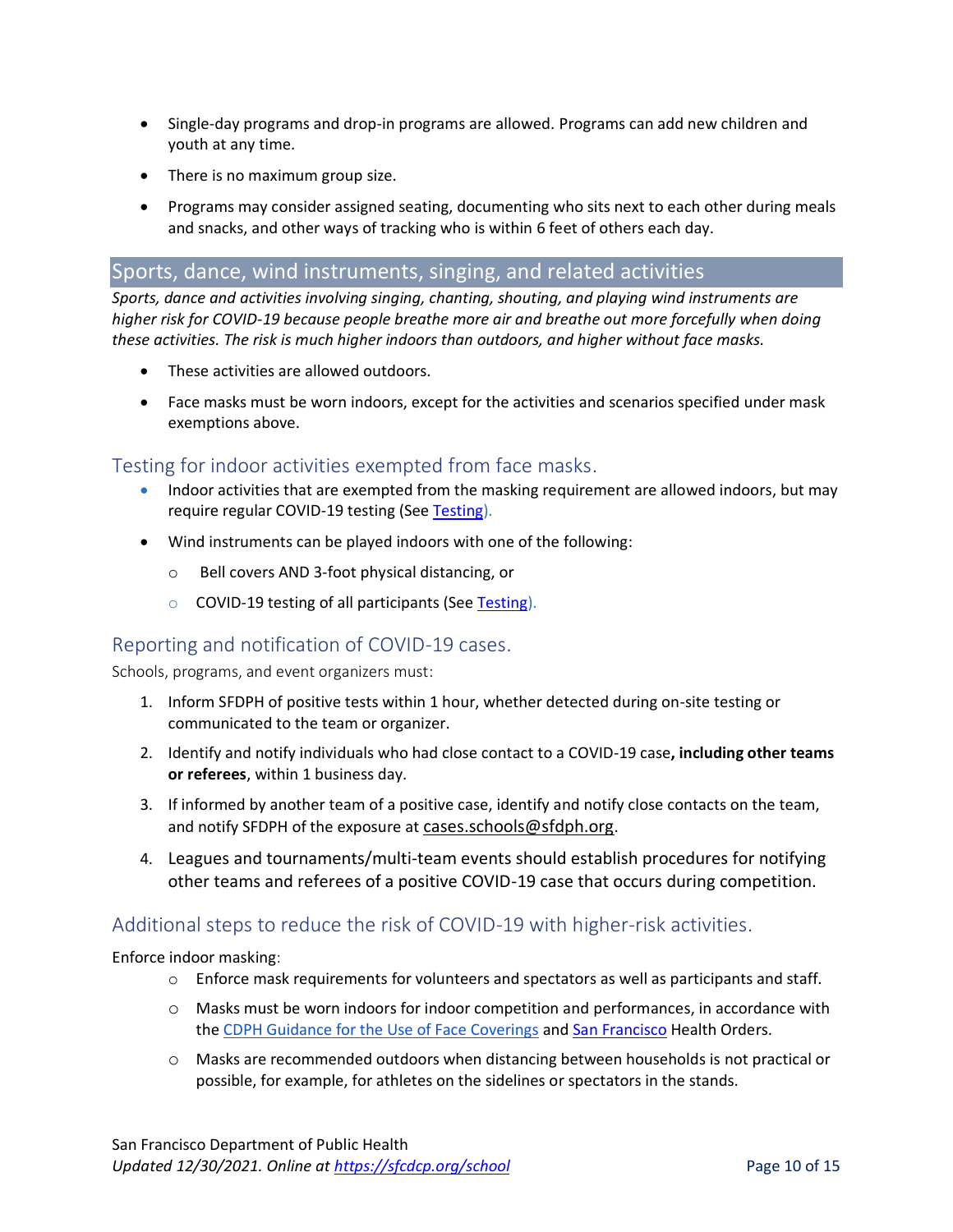#### Strongly encourage or require COVID-19 vaccination

*COVID-19 vaccination is strongly recommended for all participants who are old enough to be eligible for vaccination, as well as coaches, staff and volunteers.* 

*Having everyone in your league fully vaccinated will greatly decrease the risk of transmission of the virus among teammates and between teams, and will protect teams against severe illness, hospitalization, and death. It will also decrease disruption in team activities, since fully vaccinated individuals are not required to quarantine if they are close contacts to a case of COVID-19.*

- Leagues, teams, and tournaments/events are encouraged to require that all eligible participants and personnel be fully vaccinated for COVID-19.
- When transmission is high, consider cancelling high-risk sports and extracurricular activities unless all participants are fully vaccinated, as recommended by [CDC Guidance for COVID-19](https://www.cdc.gov/coronavirus/2019-ncov/community/schools-childcare/k-12-guidance.html#indicators)  [Prevention in Schools.](https://www.cdc.gov/coronavirus/2019-ncov/community/schools-childcare/k-12-guidance.html#indicators)

#### Move higher-risk activities outdoors, when practical.

- Exercise, physical conditioning and training, including practices and games.
- Cheer, stunt, drill team, etc.
- Wind instruments.
- Choir, or any singing.
- Drama and dance.

#### Prevent spread of COVID-19 off the field.

- Remind participants and families that COVID-19 often spreads off-the-field, especially in situations when groups let their guard down and eat or socialize together with their masks off (post-game parties, locker rooms, carpools).
- Locker rooms are high-risk because they are often crowded and poorly ventilated.
	- o Have players arrive dressed to play as much as possible.
	- $\circ$  Use locker rooms only to change or use the restroom. Don't use the locker room for coaching for pregame, halftime or postgame talks.
	- o Avoid having different teams use a locker room at the same time.
	- o Ensure mask use in locker rooms.
	- $\circ$  Consider closing showers, since masks cannot be worn while showering, and to decrease time spent in locker rooms.
- Follow guidance below for shared transportation.

#### Travel.

- When traveling overnight, team members not from the same household should sleep in separate rooms or in consistent groups when feasible. Keep masks on whenever visiting other members' hotel rooms.
- Socializing with other teams is strongly discouraged.
- Teams that travel out-of-state or outside the Bay Area are encouraged to follow CDC recommendations for [quarantine after travel](https://www.cdc.gov/coronavirus/2019-ncov/travelers/travel-during-covid19.html)*.*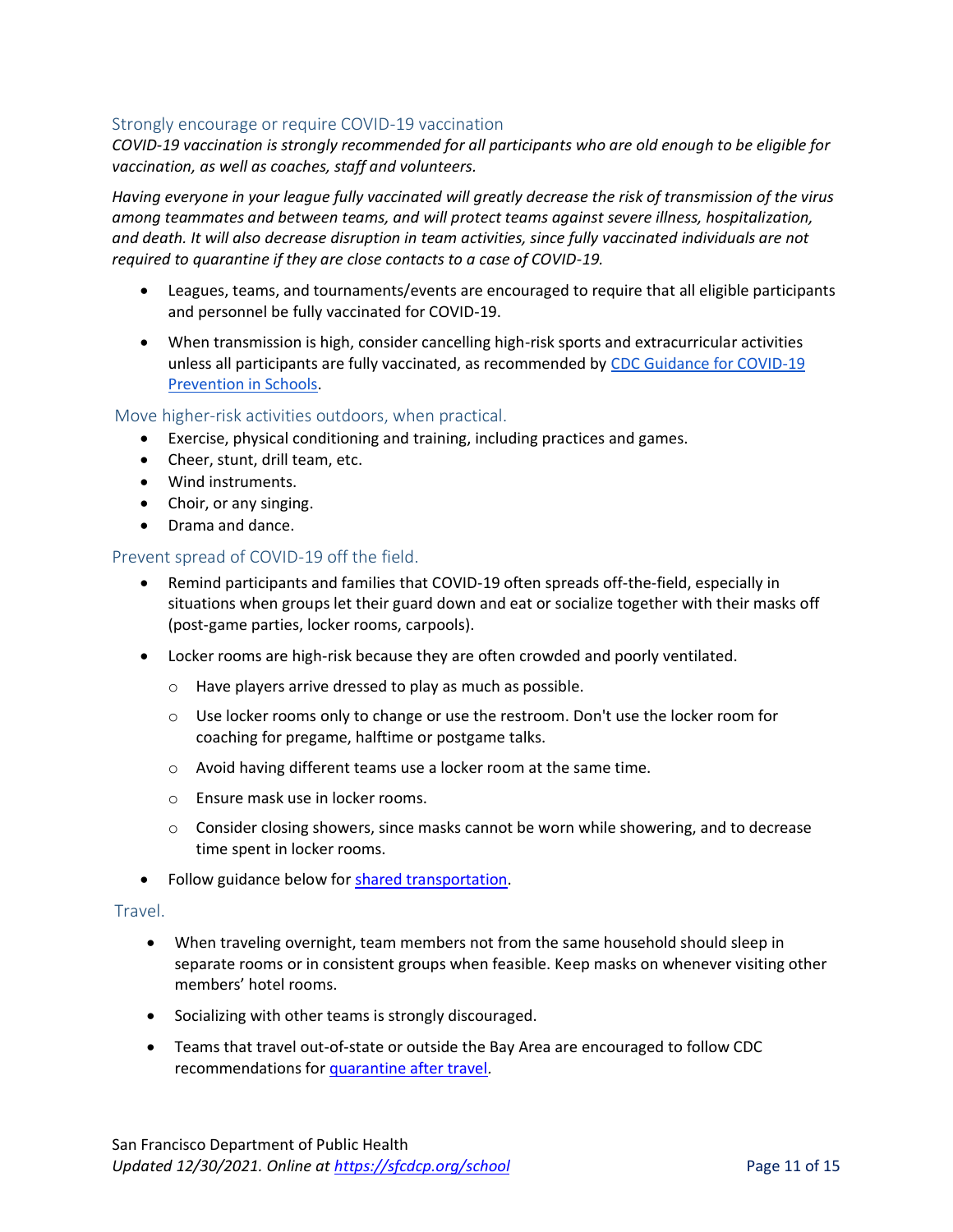### Specific Situations

### **Transportation**

*Since vehicles are small, enclosed spaces that do not allow physical distancing, they are higher risk of COVID-19 transmission. Biking and walking are lower risk than shared vehicles.*

- Carpools and shared rides:
	- o Tell staff and families to try to carpool with the same stable group of people.
	- o Open windows and turn the fan on high, set to outdoor air.
	- o Treat the vehicle as an indoor space: everyone in the vehicle should wear a face mask.
- Buses and Vans:
	- $\circ$  Face masks are required for everyone riding the bus, including drivers. Bus drivers should carry a supply of face coverings in case a child or youth forgets theirs.
	- o Maximize space between people from different households who have not been vaccinated for COVID-19.
	- o Keep vehicle windows open when weather and safety permit.
	- o Turn the fan on high, set to outdoor air.
	- $\circ$  If more than one vehicle is used, for example, for a sports team, have the same people ride together each time, and try to assign groups that already interact with each other to the same vehicle (ex. varsity vs JV, offense vs defense)
	- $\circ$  Disinfection for COVID-19 not needed unless someone with COVID-19 has used the bus within the last 24 hours.
	- o You do not have to ask riders about symptoms and exposures before letting them board.
- Walking School Buses:
	- o Prioritize pedestrian safety.
	- o Keep a record of staff and children on the walking school bus each day.
	- $\circ$  Outdoor equipment such as walking ropes do not need additional cleaning. Instead, have children and staff wash or sanitize their hands before touching the equipment.
- Public transit:
	- $\circ$  Everyone must wear face masks while riding public transit or in transit stations (train stations, subway stations), even if they are fully vaccinated, as required by San Francisco health order, CDPH and CDC.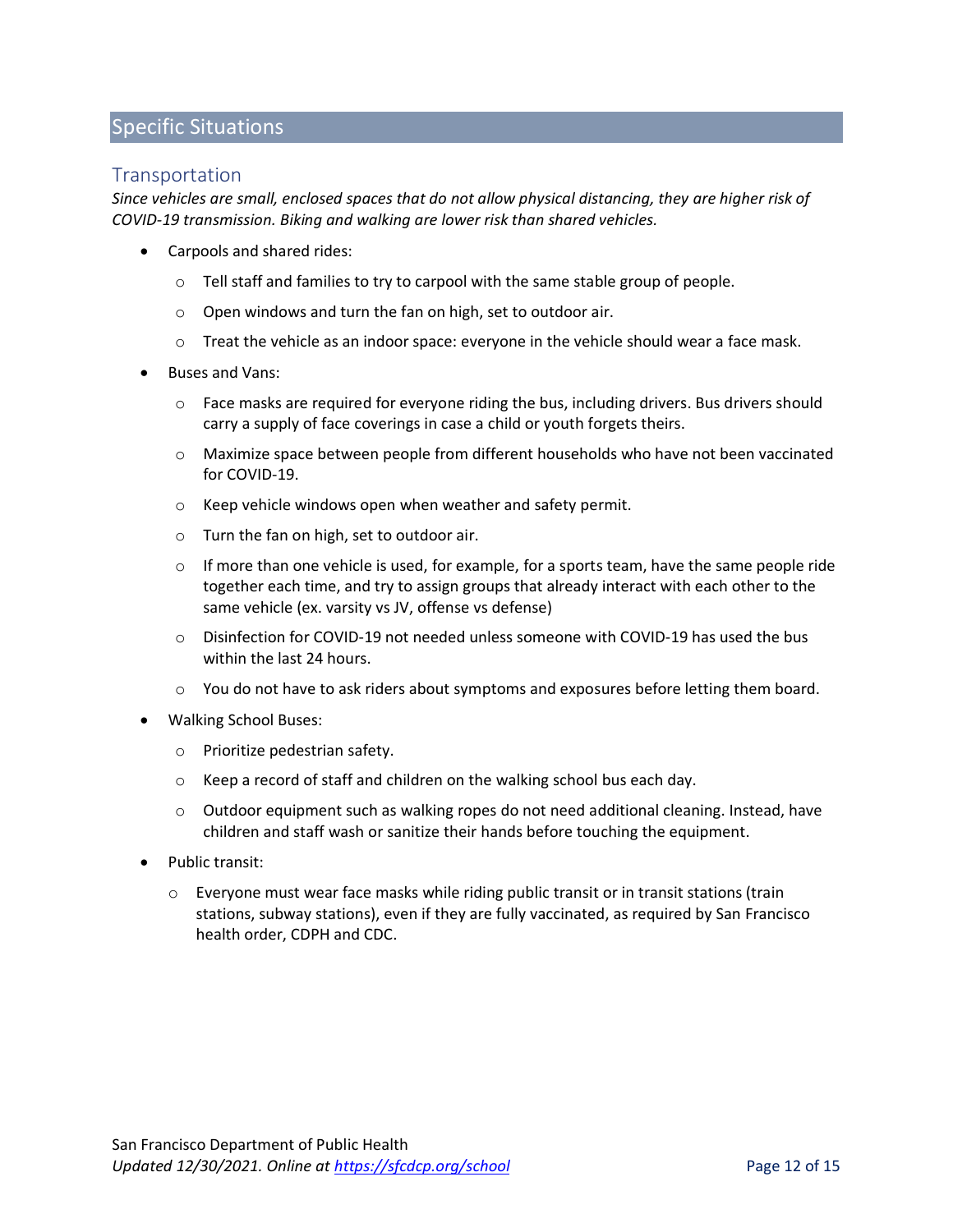### Meals and snacks.

*Eating together is higher-risk for COVID-19 transmission because people must remove their face masks to eat. Children often eat with their hands, and people often touch their mouths with their hands while eating. In addition, meals are usually considered time for talking together, which further increases risk, especially if people must speak loudly to be heard.* 

- Eat outdoors when space and weather allow.
- Space unvaccinated children out when eating. For example, programs can move tables or use name cards to provide adequate spacing between children.
- Family-style meals are allowed. Meals do not need to be individually plated or bagged.
- Consider starting lunch with silent eating time, followed by conversation time, to discourage talking while face coverings are off.

### Frequently asked questions: What's allowed

- Parents and caregivers may enter the building for pick-up and drop-off, even if they are not fully vaccinated for COVID-19.
- Therapists who are not employees but provide direct services to children on-site, such as ABA providers, occupational therapists, and physical therapists should be allowed to provide services. Providers should also be allowed on-site for vision, hearing, and dental screening.
- Festivals, performances and other events that involve families; tours; and open houses are allowed. Keep a log of all persons who attend. This will be helpful if someone at an event, tour, or open house later tests positive for COVID-19.
- Drinking fountains can be used.
- Children and youth can share toys, computers, books, games, play areas, and area rugs.
- Family-style meals are allowed.
- Brushing children's teeth is allowed. CDC recommends that staff involved in toothbrushing be fully vaccinated for COVID-19.
- All restrictions on field trips have been removed. You can go on field trips to outdoor or indoor destinations. You may use shared vehicles or public transportation. Children, staff and volunteers must wear masks on field trips.
- You may resume fire drills.
- You may hold large events like assemblies and dances as long as they follow [city guidelines.](https://www.sfdph.org/dph/alerts/files/C19-07-Mega-and-Large-Event-Chart.pdf) If hosting large events, please follow [CDPH recommendations](https://www.cdph.ca.gov/Programs/CID/DCDC/Pages/COVID-19/Schools-FAQ.aspx) for how to minimize risk of transmission; for example, by requiring vaccinations for all eligible attendees, holding events outdoors whenever possible, making a plan for how to identify close contacts, and so on.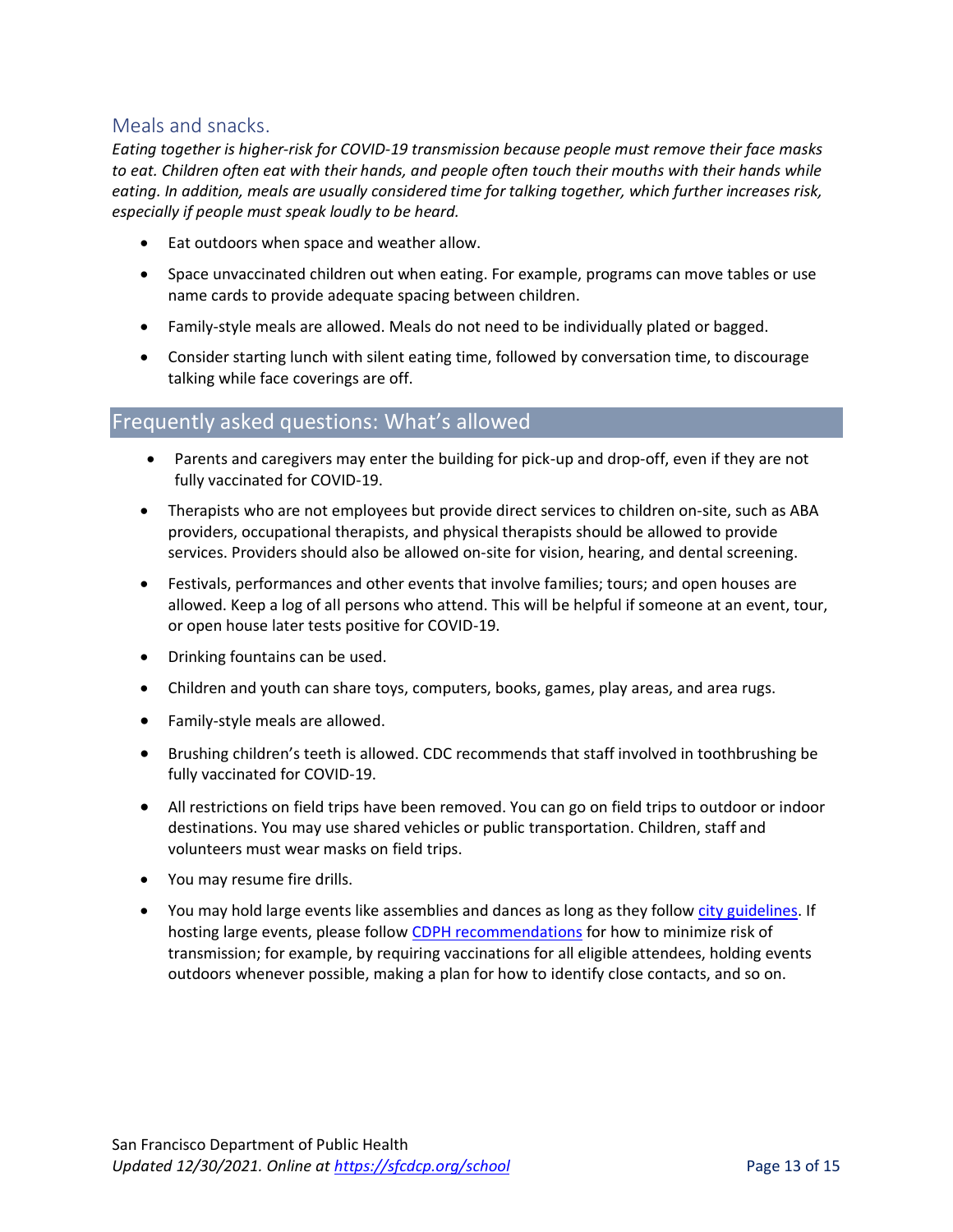## What to do when someone has COVID-19 symptoms, infection or exposure

### When staff, children or youth have COVID-19 symptoms while on-site.

- If rapid antigen testing is available on-site, offer a test to the person with symptoms.
	- $\circ$  If the test is negative, the person may stay at the school or program if they feel well enough. A PCR/NAAT is not needed to confirm the result.
	- o If the test is positive, follow the instructions in the Guide to COVID-19 Infections, Symptoms [and Exposures at Schools and Programs for Children.](https://www.sfdph.org/dph/covid-19/schools-isolation-and-quarantine.asp#steps)
- If rapid antigen testing is not available on-site, or the person or parent refuses testing,
	- o Staff must inform their supervisor and leave work as soon as they can.
	- $\circ$  Send sick children and youth home. Keep children who are waiting to be picked up in a designated isolation space. Make sure that they keep their face masks on.
- When a parent or guardian arrives to pick up a child, have the child walk outside to meet them, if possible, instead of allowing the parent or guardian into the building. The parent or guardian may also have COVID-19, since children are most often infected by an unvaccinated adult in their home.

### When someone reports a positive test, symptoms, or exposure to COVID-19.

- See the Guide to [COVID-19 Infections, Symptoms and Exposures at Schools and Programs for](https://www.sfdph.org/dph/covid-19/schools-isolation-and-quarantine.asp)  [Children](https://www.sfdph.org/dph/covid-19/schools-isolation-and-quarantine.asp) for what to do if someone at school tests positive for COVID-19, reports symptoms of COVID-19, or has close contact to someone with COVID-19 .
- You must report COVID-19 cases to SFDPH at **[cases.schools@sfdph.org](mailto:cases.schools@sfdph.org)**, SFDPH staff will work with schools and childcare programs on case management and provide input on next steps, including isolation, quarantine, and outbreak management.

Returning to school or program after COVID-19 symptoms, exposure, or a positive test.

Refer to the Guide to COVID-19 [Infections, Symptoms and Exposures at Schools and Programs for](https://www.sfdph.org/dph/covid-19/schools-isolation-and-quarantine.asp#return)  [Children.](https://www.sfdph.org/dph/covid-19/schools-isolation-and-quarantine.asp#return)